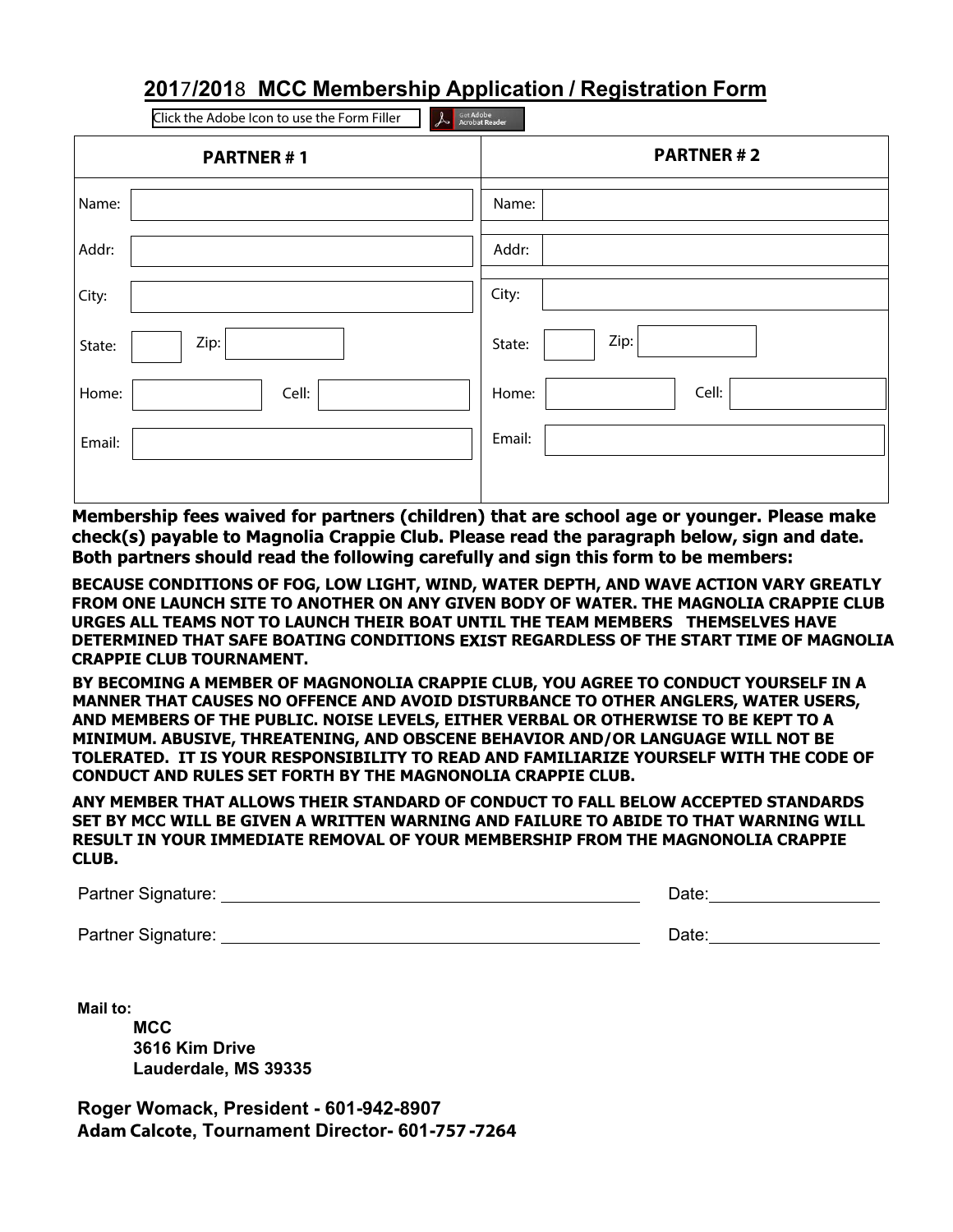## Magnolia Crappie Club Tournament Registration Form *Memberships*

| Fishing Member \$60.00<br>Magazine Only \$35.00                                                                                                                                                                                                                                                                                                                                                                                                                                                                                             | <b>Adult-Partner-1</b><br><b>Events</b> | <b>Adult-Partner-2</b><br>\$0.0 |
|---------------------------------------------------------------------------------------------------------------------------------------------------------------------------------------------------------------------------------------------------------------------------------------------------------------------------------------------------------------------------------------------------------------------------------------------------------------------------------------------------------------------------------------------|-----------------------------------------|---------------------------------|
| Grenada Lake Tournament - October 7, 2017 \$110<br>Barnett Regular Tournament - November 11, 2017 \$110<br>Barnett Big Mama Open - November 11, 2017\$110<br>Lake Washington Tournament - December 9, 2017\$110<br>Okatibbee Lake Tournament - January 13, 2018\$110<br>Wolf Lake Tournament - February 10, 2018\$110<br>Eagle Lake / Chotard Tournament - February 24, 2018\$110<br>Grenada Lake Tournament - March 17, 2018 \$110<br>Grenada Lake Big Mama Open - March 17, 2018\$110<br>Barnett Regular Tournament - April 28, 2018\$110 |                                         |                                 |
|                                                                                                                                                                                                                                                                                                                                                                                                                                                                                                                                             |                                         |                                 |

|  | Mail This Amount $\cdots \rightarrow$ | \$0.00 |
|--|---------------------------------------|--------|
|--|---------------------------------------|--------|

Please attach a check or money order and mail it to the address listed below *a minimum of one week before the tournament date*. Your registration will be recorded and you only need to pick up your Weigh-In Ticket. Mail to:

> **MCC** 3616 Kim Drive Lauderdale, MS 39335